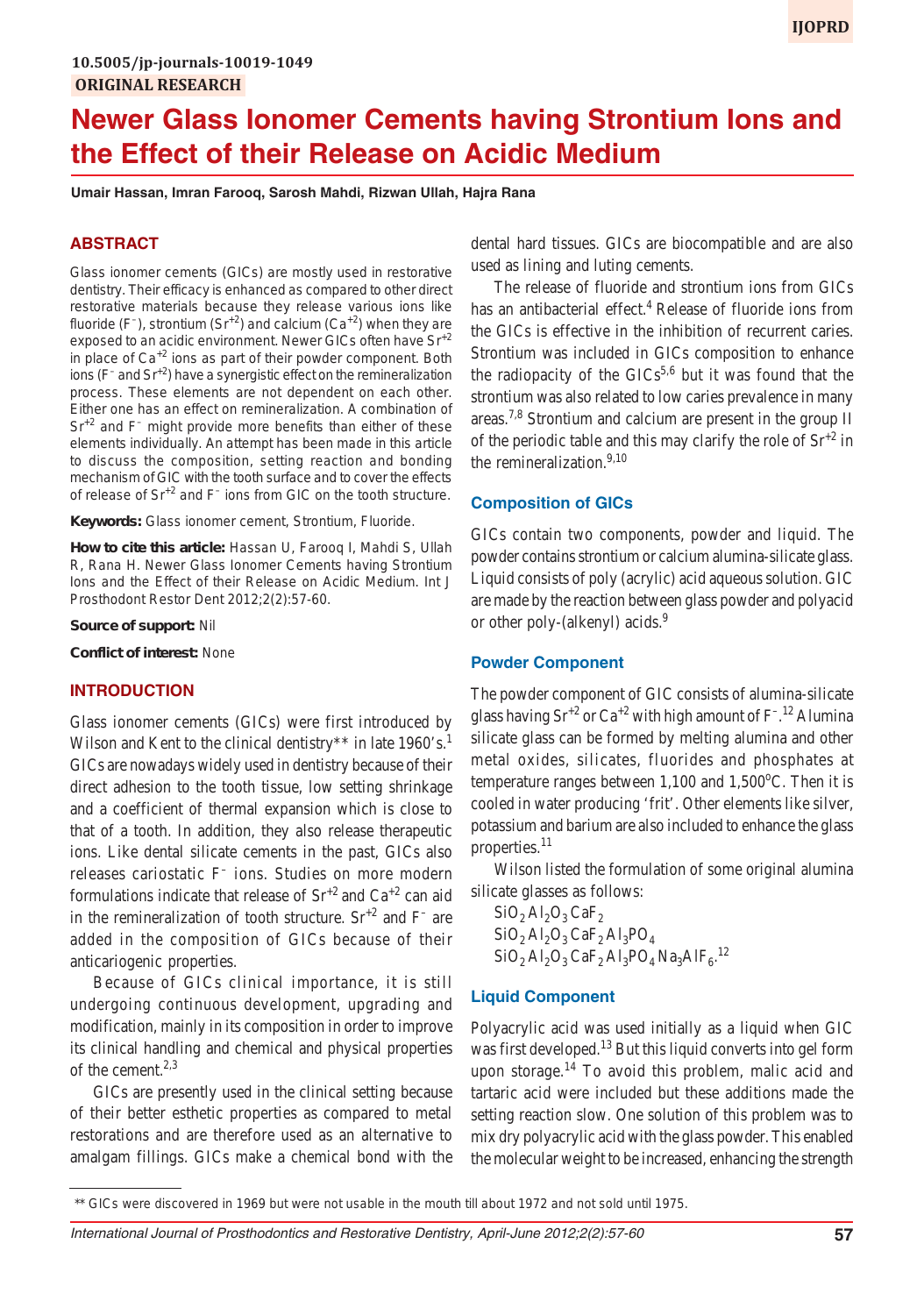and the powder could then be mixed with water or tartaric acid solution. Tartaric acid enhances manipulation of GICs and also enhances the setting time without reducing the working or manipulation time available to the dentist.<sup>15,16</sup>

Light activated GIC's contain hydroxyethyl methacrylate (HEMA), a small molecule in their liquid composition that provides more working time and also protects the GIC from moisture by polymerization.<sup>17,18</sup>

## **Setting Reaction of GIC**

GICs components (powder and liquid) are mixed; this initiates a setting reaction having acid components neutralized by the glass part of the cement.<sup>19</sup>Initially this creates  $Sr^{+2}$  and  $Ca^{+2}$  polyacrylate and after that aluminium polyacrylate is formed. This is a slow chemical reaction which includes the ion depletion of inorganic components from the glass due to reaction with acid. This reaction appears to account for the multiple changes which occur during maturation, e.g. enhancement of translucency, increase in compressive strength and also decrease in the water sensitivity.<sup>20</sup>

## **Bonding between GIC and the Tooth Surface**

The GICs make an adhesive bond with the enamel and dentine.<sup>21</sup> They demonstrate direct chemical adhesion to the tooth structure without the need of extensive retentive preparation of the cavity, acid etching or the need to apply dentine adhesives. Almost 80% of bonding to the tooth surface by GIC is completed within 15 minutes after the insertion of filling material in the cavity.<sup>22</sup> Hydrogen bonding in the GICs provides free carboxyl group, which helps in adhesion to the tooth structure. As the GIC ages, the hydrogen ions are replaced by metal ions like calcium and aluminum. Hydrogen bonds convert into ionic bonds and these ionic bonds are also much stronger. $^{23}$  Therefore this action leads to the formation of a chemical bond between the tooth and the material. $^{24}$ 

Due to GICs adhesive property, it is thought to be an ideal material for the restoration of noncarious cervical cavities.25 Matis et al (1996) performed 10 years extended research on the retention of GIC in cervical noncarious lesions which resulted in 90% of success rate.<sup>26</sup> A very important property of GICs is their value of coefficient of thermal expansion which is very close to the value of dentine and also the hydrophilic natures of GICs helps it to bond well to the dentine. $27$ 

## **Ion Release from GICs**

GIC releases different types of ions, both free and complex. GICs contains 8 to 20% proportion of water, which permits

diffusion from the surrounding liquid. Monovalent ions like sodium and fluoride  $(Na^{+1}, F^{-})$ , divalent ions like calcium and strontium  $(Ca^{+2}, Sr^{+2})$  and also trivalent ions like aluminum and phosphate  $(Al^{+3}, PO_4^{-3})$  or their complexes, all these ions must be present in the glass components for ion release. To prevent accumulation of ions in the surrounding liquid, the proportion of cement to water should be small. Release of ions from GICs is long-term process which cannot be predicted.<sup>9</sup>

## **Fluoride Release from GICs**

Fluoride release from GICs is not entirely understood; nevertheless it is widely acknowledged that its initial fast release occurs because of the loosely bounded ions of fluoride in matrix of GICs. Slow release of fluoride also occurs because of its slow diffusion through the bulk of the cement.<sup>28</sup> In acidic environment  $F$  ions takes a proton, i.e. hydrogen ion  $(H<sup>+</sup>)$  and form an undissociated form of hydrogen fluoride (HF). This is more cariostatic as the membrane of bacteria is more penetrable to HF than fluoride ion alone.  $H^+ + F^-$  !HF, according to this equilibrated equation, the value of pKa (acid dissociation constant) is 3.15.<sup>29,30</sup> HF breaks into H<sup>+</sup> and F<sup>-</sup> ions once it is inside the bacterial cells. Fluoride inside the cell stops an enzyme enolase and due to this action, the production of acid by the process of glycolysis is reduced. $31-33$ 

## **Strontium in GICs**

Strontium  $(Sr^{2})$  was included in the glass content of GICs to give radiopacity to the material. However, some studies have also documented antibacterial potential of Strontium.<sup>34</sup>  $Ca^{+2}$  and  $Sr^{+2}$  ions have same size to charge ratio and therefore replacement of  $Sr^{+2}$  for  $Ca^{+2}$  has a very small effect on the release of fluoride from GICs.<sup>35</sup> Sr<sup>+2</sup> is a natural element present inside the body and diet and it has the ability to influence the structural property of apatite. $36,37$ 

Synergistic effect of fluoride and strontium on the acidic medium. For the maximum decline in dental caries, combination effect of  $F^-$  and  $Sr^{+2}$  are used.<sup>38</sup> At the time of apatite development, addition of  $Sr^{+2}$  and  $F^-$  can create a few structural changes in the crystallites of enamel.<sup>36</sup> Combined effect of  $Sr^{+2}$  and F<sup>–</sup> provides more protection to the dental enamel against *Streptococcus mutans* as compared to their individual effect.<sup>39</sup> Handelman and Losee  $(1971)$ concluded in their study that decrease in the dissolution of synthetic hydroxyapatite (HAP) due to the acid production of *Streptococcus mutans* occurs because of synergistic effect of  $\text{Sr}^{+2}$  and F<sup>-</sup> in low levels.<sup>40</sup> Strontium and few other trace elements like molybdenum, boron and lithium had no or little effect if used alone, but the synergistic action of F–

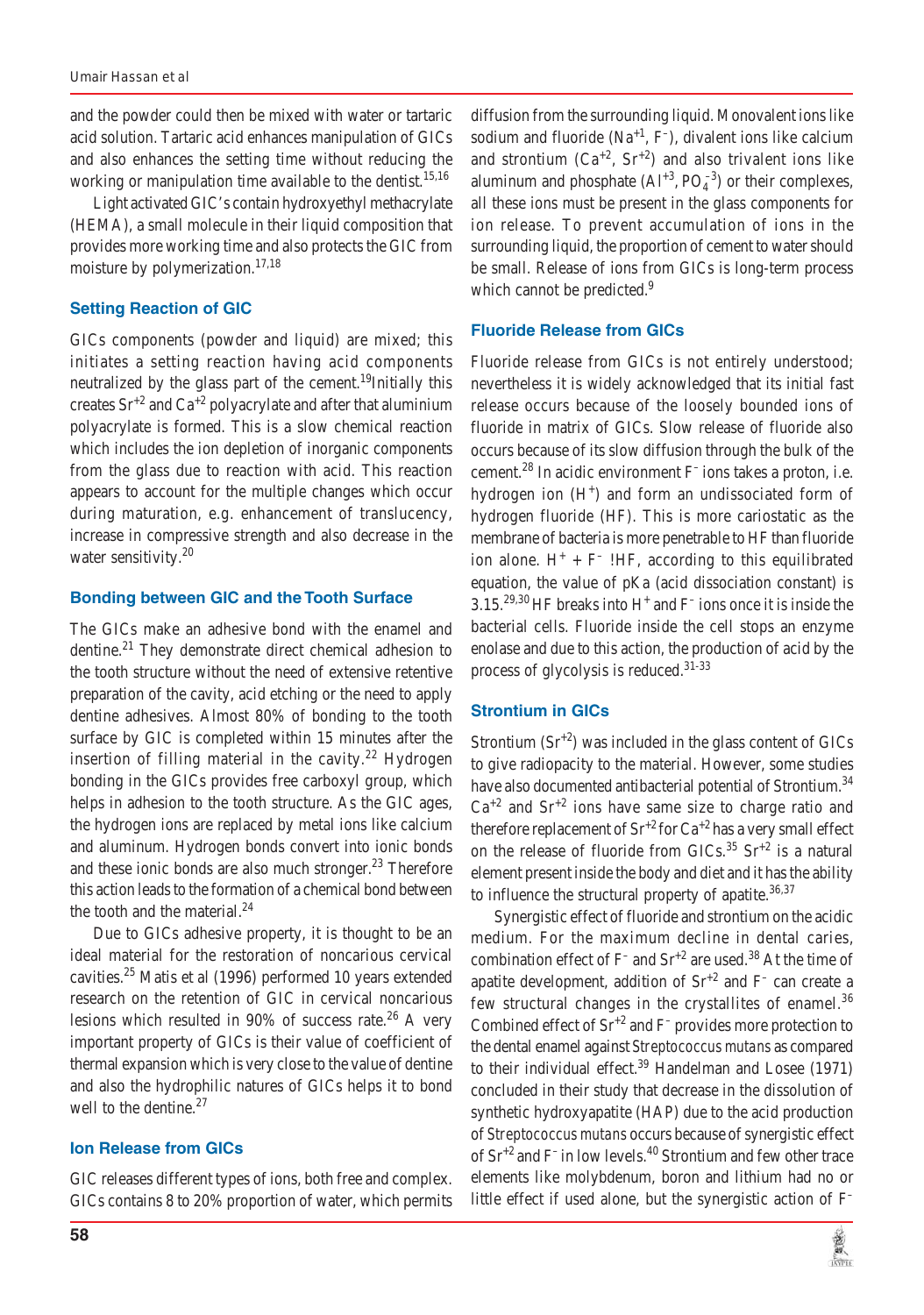and  $Sr<sup>+2</sup>$  were shown to decrease demineralization of synthetic HAP in an *in vitro* study.<sup>41</sup> Another study by Spets-Happonen et al (1991) on the effect of chlorhexidinestrontium-fluoride rinses against caries prevalence, concluded that DMFT scores was reduced in a group using strontium and fluoride simultaneously as compared to the group using fluoride alone.<sup>42</sup> A study on strontium and fluoride's synergistic effects was conducted by Thu Thuy et al (2008) and different concentrations of fluoride and strontium were included in the remineralizing sample solutions. It was concluded that strontium when used in combination with fluoride, leads to their synergistic effect.<sup>43</sup>

GICs having fluoride and strontium ions can enhance remineralization process and make HAP crystals more resistant to dissolution in acid, preventing demineralization and discontinuing caries progression. GICs are widely used in dentistry for their unique properties. The  $Sr^{+2}$  and  $F^-$ ions possess anti cariogenic property, synergistic effect of F– and  $Sr<sup>+2</sup>$  ions can enhance remineralization process as compared to fluoride alone.

#### **Recent Trends**

Current data provides confirmation about resin-modified GICs durability and reliability compared to conventional  $GICs$  with in limits.<sup>44-46</sup> Ketac<sup>TM</sup> and GC Fuji IX have better esthetic, improve physical properties, better shade and lower moisture sensitivity, having better results in non stress bearing areas, atraumatic restorative technique (ART), intervening fillings in permanent teeth.<sup>47,48</sup> Most common drawbacks of GICs are poor resistance to fracture and wear, poor esthetic and handling of material are been modified by ongoing research to improve the properties of GICs.<sup>49</sup>

#### **CONCLUSION**

The presence of fluorine as a component of the glass in GIC glass has been established as a source of  $F^-$  ion release. This provides the cement with cariostatic properties both by reducing the susceptibility to acid erosion of the adjacent tooth tissue and by the action on acid producing bacteria. Modern glass ionomers often contain strontium in place of calcium in the glass component. This provides clinically useful levels of radiopacity as compared to calcium. However, recent studies have shown that cements releasing fluoride and strontium ions have a synergistic effect in terms of cariostatic action. Remineralization of enamel is also an important potential effect reported. The beneficial properties of GIC with respect to its adhesion, biocompatibility and matching of thermal properties to tooth are now joined by its beneficial effects on the surrounding tissues both in terms of protection and repair.

#### **REFERENCES**

- 1. Wilson AD, Kent BE. A new translucent cement for dentistry. Br Dent 1972;132:133-35.
- 2. Swift EJ. An update on glass ionomer cements. Quintes-senceInt 1988; 19:125-28.
- 3. Kopel HM. Use of glass ionomer cements in pediatric dentistry. J Calif Dent Assoc 1991;19:35-40.
- 4. Davidson CL, Mjor IA. Advances in glass ionomer cements. Chicago: Quintessence Pub Co 1999;137-48.
- 5. Mount GJ, Hume WR. Glass-ionomer material. Preservation and restoration of tooth structure (2nd ed). Brisbane: Knowledge Books and Software. 2005;163-87.
- 6. Billington RW, Williams JA, Pearson GJ. Ion processes in glass ionomer cements. J Dent 2006;34:544-55.
- 7. Curzon MEJ, Spector PC, Iker HP. An association between strontiumin drinking water supplies and low caries prevalence. Arch Oral Biol 1978;23:317-21.
- 8. Vbric V, Stupar J. Dental caries and the concentration of aluminium and strontium in enamel. Caries Res 1980;14: 141-47.
- 9. Wilson AD, Kent BE. The glass ionomer cements, a new translucent dental filling material. J Appl Chem Biotechnol 1971;21:313.
- 10. Wood D, Hill R. Structure-property relationship in ionomer glasses. Clin Mater 1991;7:301-12.
- 11. McLean JW, Gasser O. Glass-cermet cements. Quint Int 1985;16:333-43.
- 12. Wilson AD, Crisp S, Lewis BG, McLean JW. Experimental luting agents based on the GICs. Br Dent J 1977;142:117-22.
- 13. Crisp S, Wilson AD. Reactions in glass ionomer cements: III. The precipitation reaction. J Dent Res 1974 Nov;53(6):1420-24.
- 14. McLean JW, Wilson AD. The clinical development of the glass ionomer cements. Formulations and properties. Austr Dent J 1977;22:31-36.
- 15. Crisp S, Lewis BG, Wilson AD. Characterization of glassionomer cements. Effect of tartaric acid concentration in the liquid component. J Dent 1979;7:304-12.
- 16. McLean JW, Wilson AD, Prosser HJ. Development and use of water hardening glass ionomer luting cements. J Prosthet Dent 1984;52:175-81.
- 17. Wilson AD. Resin-modified glass-ionomer cements. Int J Prostho 1990;3:425-29.
- 18. Mitra SB. Adhesion to dentin and physical properties of a lightcured glass ionomer liner/base. J Dent Res 1991;70:72-74.
- 19. Nagaraja Upadhya P, Kishore G. Glass ionomer cement. The different generations. Trends Biomater Artif Organs 2005;18(2):158-65.
- 20. Matsuya S, Maeda T, Ohta M. IR and NMR analyses of hardening maturation of glass-ionomer cement. J Dent Res 1996;75:1920-27.
- 21. Tyas MJ. Milestones in adhesion: Glass-ionomer cements. J Adhes Dent 2003;5:259-66.
- 22. Aboush YE, Jenkins CH. An evaluation of the bonding of glass ionomer restoratives to dentin and enamel. Br Dent J 1986;161:179-84.
- 23. Wilson AD, Prosser HJ, Powis DR. Mechanism of adhesion of polyelectrolyte cements to hydroxyapatite. J Dent Res 1983;62:590-92.
- 24. Yoshida Y, Van Meerbeek B, Nakayama Y, Snauwaert J, Hellemans L, et al. Evidence of chemical bonding at biomaterialhard tissue interfaces. J Dent Res 2000;79:709-14.